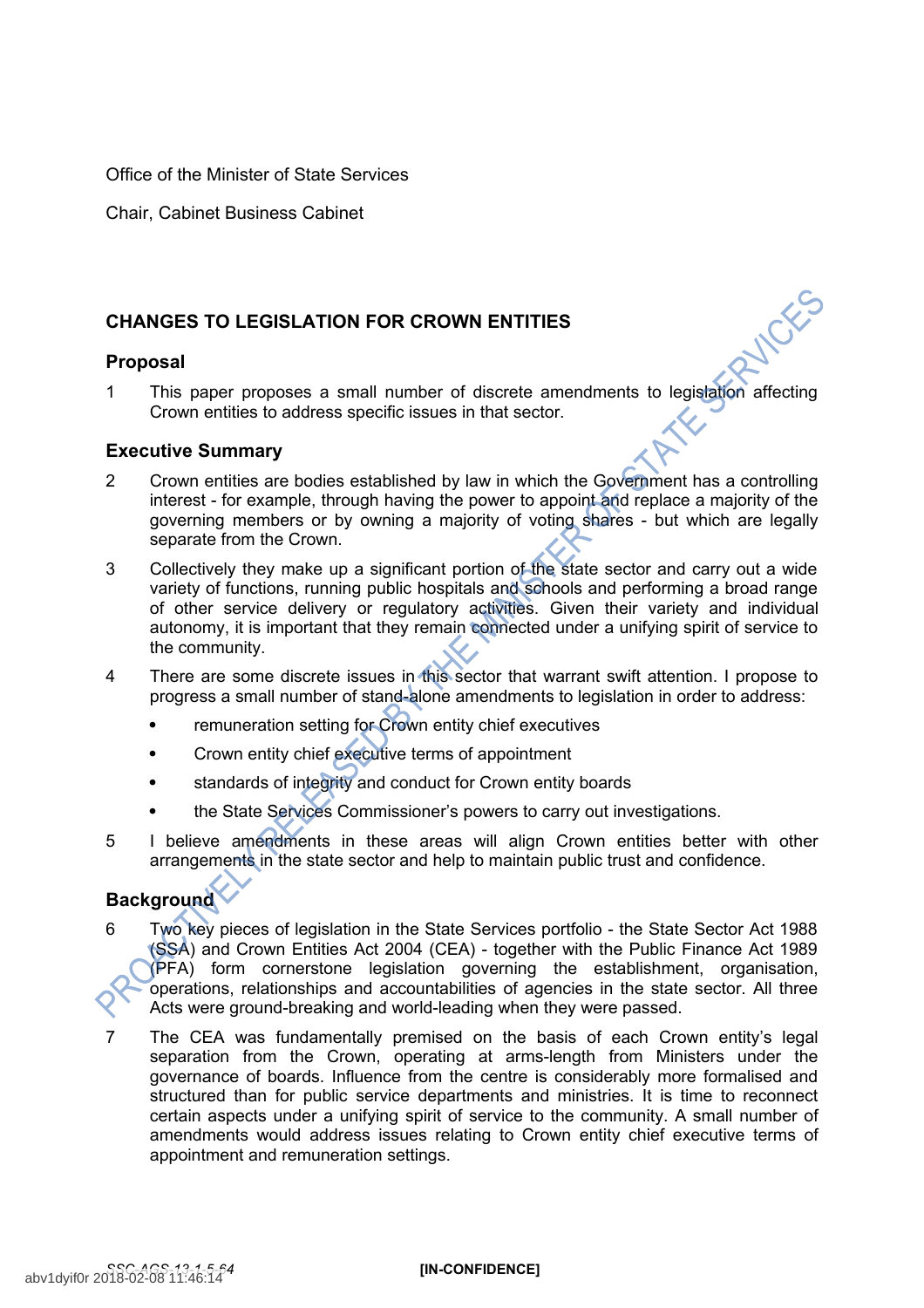8 The SSA governs the core public service and integrity matters across the state sector, under the leadership and oversight of the State Services Commissioner. For example, it enables the State Services Commissioner to set standards of integrity and conduct by issuing a code of conduct for agencies and employees in most of the state services. But it should explicitly extend this mandate to apply also to Crown entity board members.

# **Comment**

## *The landscape*

9 The following diagram illustrates the myriad of agencies that make up the public sector in New Zealand, with very differing governance and accountability arrangements.



# **Remuneration setting for Crown entity chief executives**

- 10 There has been much publicity and comment about the remuneration of Crown entity chief executives. The system for setting the terms and conditions of employment for a chief executive involves:
	- the governing board is responsible for setting the terms and conditions
	- the State Services Commissioner has varying levels of influence, as summarised in the following table.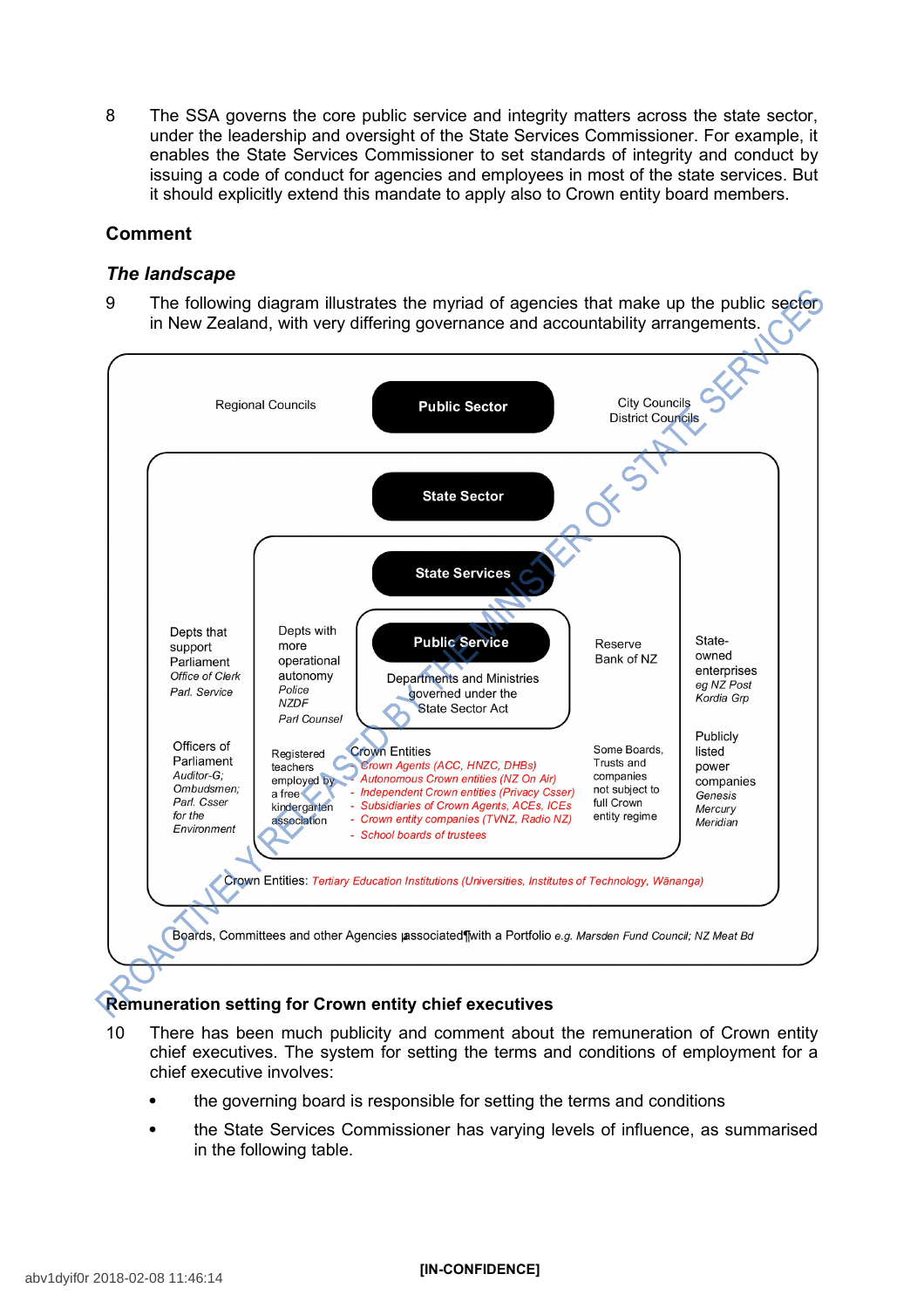| <b>Chief executive</b>         | Role of State Services Commissioner in relation to<br>conditions of employment |
|--------------------------------|--------------------------------------------------------------------------------|
| Crown agent                    | Board must consult Commissioner and have regard to any                         |
| Autonomous Crown entity (ACE)  | recommendations about the terms and conditions.                                |
| Independent Crown entity (ICE) | DHBs (Crown agents) must obtain the Commissioner's consent                     |
| Subsidiaries of                | Same as for parent Crown agent, ACE or ICE                                     |
| Crown agents, ACEs, ICEs       |                                                                                |
| Crown entity company           | No role for Commissioner                                                       |
| School board of trustees       | A school principal may be bound by a collective agreement                      |
|                                | (Commissioner is responsible for negotiating, but delegates to the chief       |
|                                | executive of the Ministry of Education) or have an individual agreement        |
|                                | (employer must obtain Commissioner's written concurrence to the                |
|                                | conditions of employment; this is included in the delegation to the chief      |
|                                | executive of the Ministry of Education)                                        |
| Tertiary education institution | Council must obtain Commissioner's written concurrence to the                  |
|                                | conditions of employment                                                       |

- 11 Several key provisions predate those in the CEA relating to Crown agents, ACES, ICEs, and their subsidiaries:
	- the provisions relating to the Education Service are in the SSA; of note, councils of tertiary education institutions must obtain the Commissioner's written concurrence to the conditions of employment for a chief executive
	- the provisions for DHBs are in the New Zealand Public Health and Disability Act 2000, requiring boards to obtain the Commissioner's consent to the terms and conditions of employment of a chief executive.
- 12 Under the CEA, boards of Crown agents, ACEs and ICEs are only required to consult the Commissioner about a chief executive's terms and conditions of employment and have regard to the Commissioner's recommendations. These provisions lack the 'teeth' in the system that applies to DHBs and tertiary education institutions.
- 13 An amendment to the CEA to require these entities to obtain the Commissioner's consent would seem highly appropriate in its own right, and especially in light of recent 'headline' cases.
- 14 At present, the only measures for not following guidance issued by the Commissioner is a requirement to consult the responsible Minister and have regard to the Minister's recommendations. While ultimately the Minister may choose not to reappoint a board chairperson (and has the power to remove members in the case of Crown agents and ACEs), I have asked officials to explore the feasibility of including other mechanisms to reinforce the Commissioner's influence.

# **Crown entity chief executive terms of appointment**

- 15 Currently chief executives of Crown entities must be appointed on an ongoing basis unless there is a specific time-bound reason for a fixed term appointment. This is unlike chief executives for the public service and tertiary education institutions. The SSA includes specific provisions that these chief executives shall be appointed for terms of not more than five years.
- 16 Having permanent appointments for Crown entity chief executives means that Crown entity boards are often responsible for chief executives whom they did not appoint and whose term extends beyond their own. It means they cannot easily make changes to terms and conditions of chief executives and are bound by previous custom and practice. It also affects their ability to manage the performance of their chief executives. Fixed term appointments enhances the accountability of the chief executives for their performance.
- 17 For these reasons, I propose an amendment to the CEA to insert similar provisions to those in the SSA for public service chief executives – appointment for a term of not more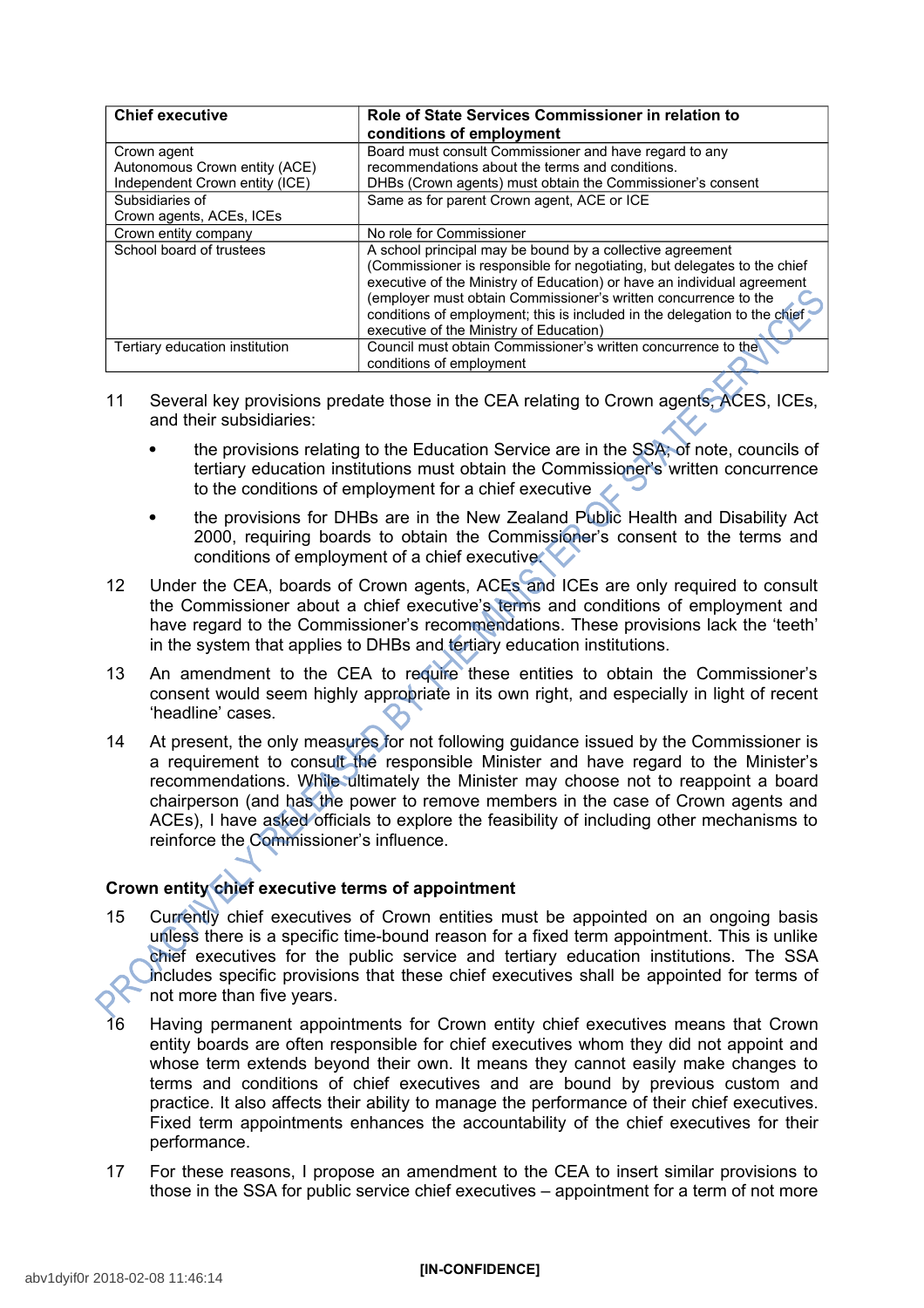than 5 years, and eligibility for reappointment from time to time. These provisions would apply in relation to future appointments of chief executives of Crown agents, autonomous Crown entities and independent Crown entities.

#### **Standards of integrity and conduct for Crown entity board members**

- 18 Crown entity board members, as governors and leaders of their entities, should demonstrate and be held accountable for high standards of integrity and conduct.
- 19 Prior to some amendments to the SSA in January 2005, the State Services Commissioner's mandate to set standards of integrity through a code of conduct was limited to core public service departments and ministries. The mandate was extended in January 2005 to apply to all Crown entities (except tertiary education institutions, Crown research institutes – which are a type of crown entity company – and their subsidiaries), as well as to a small number of other agencies.
- 20 The mandate to apply a code of conduct explicitly covers the "agency", including its employees and individuals working as secondees or contractors. Under the CEA, the "entity" is a body corporate that is legally separate from its board members, office holders and employees. I propose an amendment to the SSA to make it explicit that the Commissioner may set standards of integrity and conduct by issuing a code of conduct that applies to Crown entity board members collectively and individually.
- 21 I consider that applying a code of conduct to board members:
	- is inherently the right thing to do. There is no reason from a public transparency and accountibility perspective to treat board members differently to staff or contractors. If anything, public expectations are higher in terms of the behaviourial standards by governors of these entities, given their senior positions and the impact of breaches on the reputation of both the entity and the broader sector.
	- would catch up with international practice, such as the *Code of Conduct for Board Members of Public Bodies,* issued by the UK Cabinet Office
	- is necessary for reconnecting the system around a unifying spirit of service to the community.

## **State Services Commissioner's powers to investigate**

- 22 The SSA gives the Commissioner various powers in relation to the exercise of the commissioner's statutory functions (to investigate, obtain information, enter premises, summon witnesses and receive evidence).
- 23 At present, there are differing thresholds and powers applicable to different functions. The powers available depend on whether the Commissioner is exercising functions in relation to the core public service, or in relation to the wider state services. In the latter case, there is a difference if the Commissioner is directed to act by the Prime Minister or requested to act by the Minister responsible for a particular part of the state services.

24 It is highly desirable to put in place a single investigation package that aligns with the regime in the Inquiries Act 2013. This would be possible with a relatively short, sharp and targeted set of amendments to the SSA designed to:

- promote greater consistency in the manner in which inquiries and investigations are conducted across government
- provide one, consistent approach to the Commissioner's investigatory and inquiry powers, when dealing with agencies in the State services outside the public service
- ensure that material relevant to the State Services Commissioner when investigating matters can be dealt with appropriately with regard to clarifying the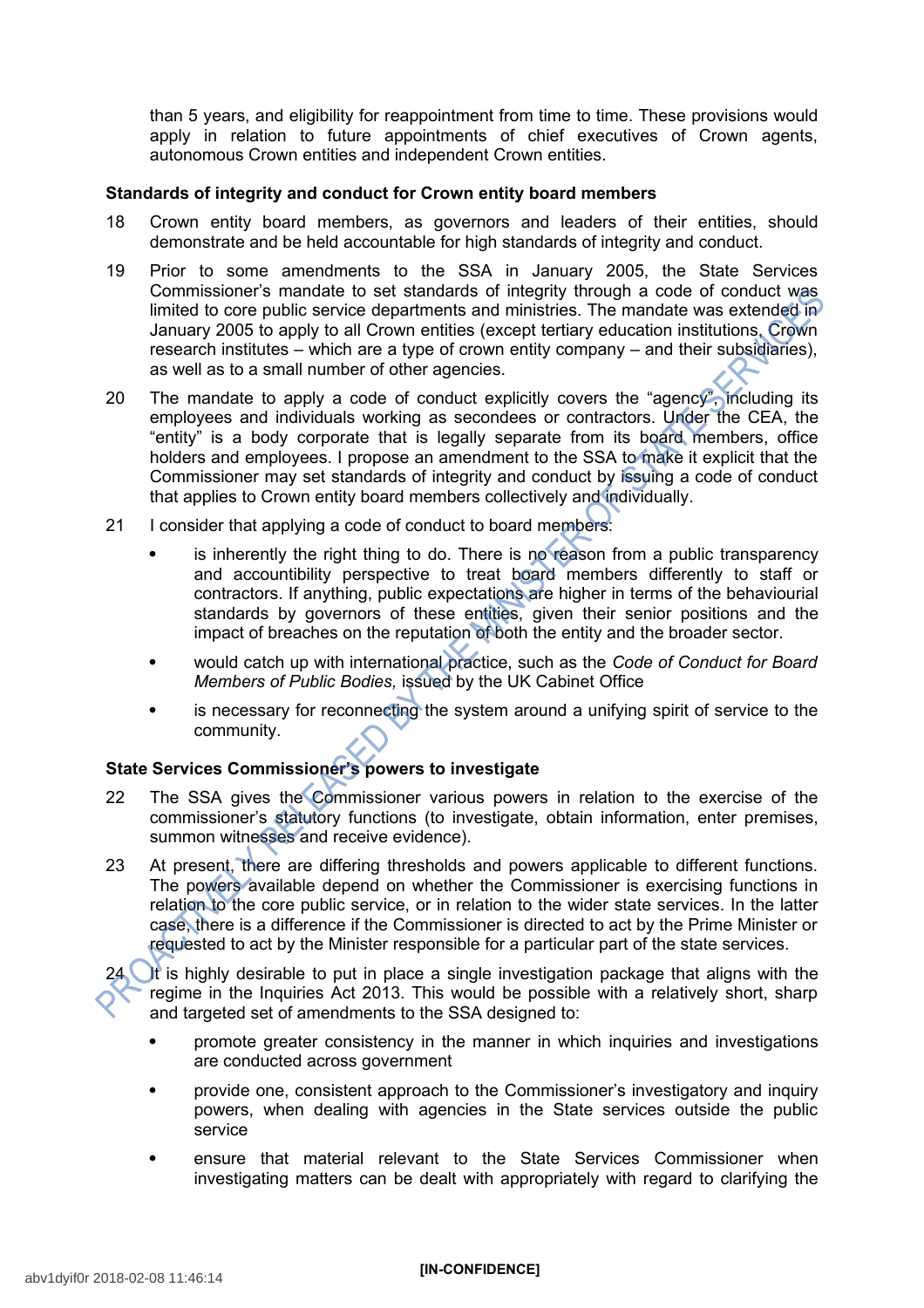extent of public access to investigation material and maintaining an appropriate balance between public disclosure and protection of witnesses and inquiry processes.

## **Consultation**

25 This paper was prepared by the State Services Commission. Other agencies and Crown entities have not been involved at this stage. The Treasury and the Department of the Prime Minister and Cabinet have been informed.

#### **Financial Implications**

26 This paper does not have financial implications. If the proposal proceeds and is well implemented, it will result in a slowing down of the rate of increase in Crown entity chief executive remuneration levels.

#### **Human Rights**

27 Nothing in this paper is inconsistent with the New Zealand Bill of Rights Act 1990 or the Human Rights Act 1993.

#### **Legislative Implications**

28 I propose to issue drafting instructions to the Parliamentary Counsel Office in December 2017, introducing a priority category 2 Bill for 2018. It would most likely be presented as an omnibus Bill that would be divided at the committee of the whole House stage into a Crown Entities Amendment Bill and a State Sector Amendment Bill.

#### **Regulatory Impact Analysis**

29 The State Services Commission will engage with The Treasury to confirm whether these proposals are exempt from the regulatory impact assessment requirements.

## **Publicity**

30 I will make an announcement of the prospective changes to legislation early in 2018.

## **Recommendations**

- 31 The Minister recommends that the Committee:
	- 1. **note** that **I** propose to introduce a Bill early in 2018 to make a small number of amendments to legislation affecting Crown entities
	- 2. **agree** that the Crown Entities Act 2004 be amended to:



- 2.1 require the boards of Crown agents, autonomous Crown entities and independent Crown entities to obtain the State Services Commissioner's written consent to the terms and conditions of employment for a chief executive
- 2.2 insert provisions to the effect that future appointments of chief executives of Crown agents, autonomous Crown entities and independent Crown entities may be for a term of not more than 5 years, including eligibility for reappointment from time to time